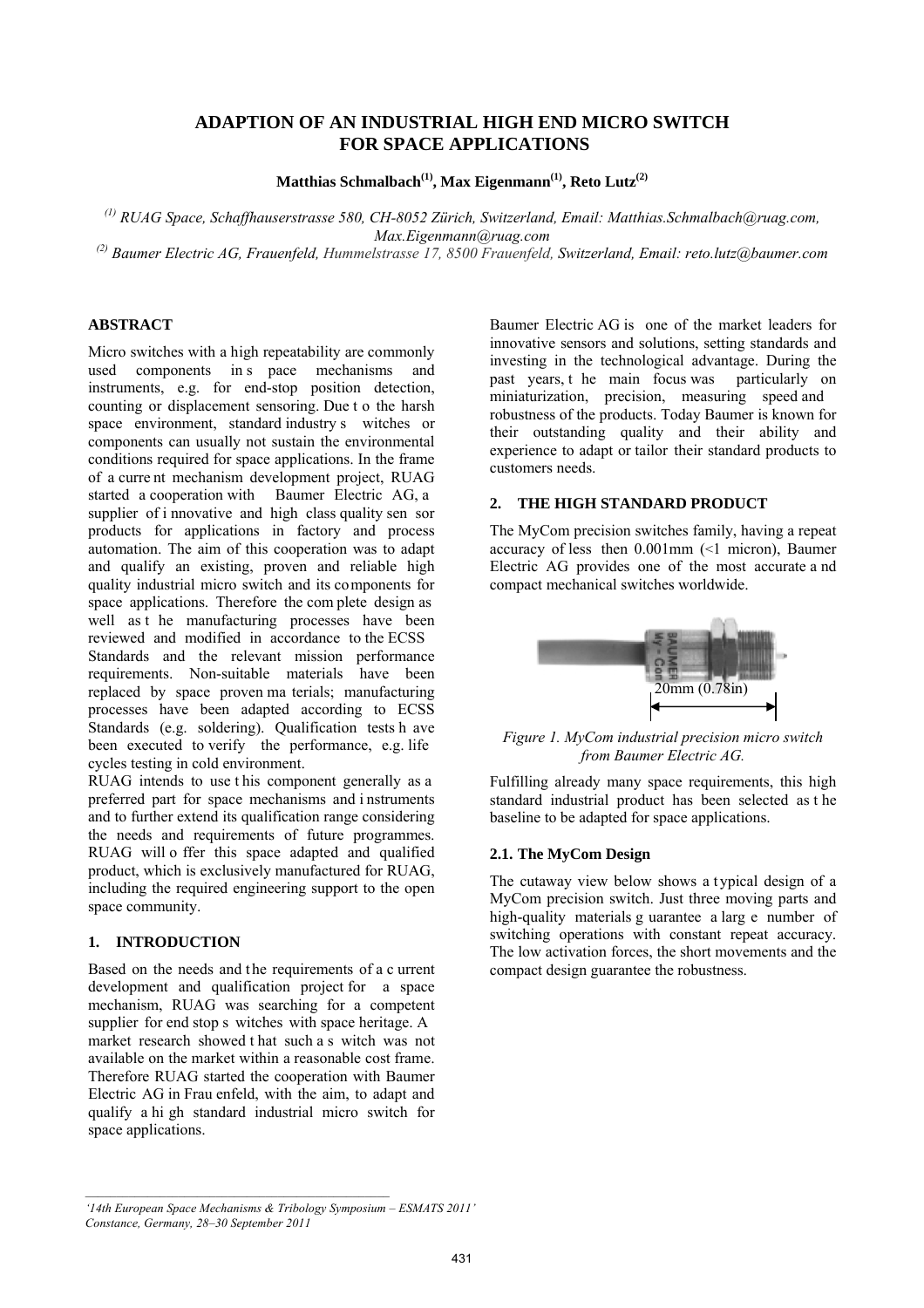

*Figure 2. MyCom industrial precision micro switch (cutaway view).* 

Here, the second spring in the head part of the device is non-standard (custom tailored). While the sensor housing is typically made of brass nickel plated, a variant stainless steel housing can be provided. The activating pin is made of zirconium oxide and as such is sensitive to lateral loads.

# **2.2. The MyCom Standard Parameters**

The Baumer MyCom Typ B precise micro switch is specified with the following parameters.



*Figure 3. Dimensions MyCom 75/80.* 

| <b>General Data</b>         |                                    |
|-----------------------------|------------------------------------|
| repeat accuracy             | $< 0.001$ mm                       |
| activating force            | 75 cN                              |
| mech. pre-run / overrun     | $-$ / 1.5 mm approx.               |
| <b>Electrical Data</b>      |                                    |
| DC voltage max.             | 15 VDC                             |
| switch current DC max.      | $2 \text{ mA}$                     |
| AC voltage max.             | 24VAC                              |
| switch. current AC max.     | 50 mA                              |
| output circuit              | break function (NC)                |
|                             | mechanical                         |
| Mechanical Data             |                                    |
|                             |                                    |
| activating pin              | zirconium oxide ZrO2               |
| potting resin               | PUR-G Wepuran                      |
|                             | VU4477/31                          |
| housing material            | brass nickel plated                |
| dimension                   | $8 \text{ mm}$                     |
| type                        | cylindrical threaded               |
| housing length              | $20 \text{ mm}$                    |
| connection types            | cable, 80 cm                       |
| life cycle (trigger events) | 10'000'000                         |
| <b>Ambient Conditions</b>   |                                    |
| operating temperature       | $-20^{\circ}$ C to $+75^{\circ}$ C |

| Table 1. Standard Parameters MyCom 75/80. |  |
|-------------------------------------------|--|
|-------------------------------------------|--|

## **3. ADAPTATION FOR SPACE**

To adapt and qualify the Baumer micro switch for space applications a close cooperation between Baumer Electric AG and RUAG Space has been initiated. In the frame of this cooperation Baumer provided detailed information of all materials and processes used for manufacturing and assembling of the micro switch. Design details have been discussed and two main domains have been identified to be addressed.

### **3.1. Material Review and Assessment**

In a first step RUAG reviewed the materials used in the standard MyCom switch consulted by the RUAG experts for materials and the future customer.

As a result of this activity the potting resin, solder and harness have been replaced by space qualified components. The potting resin Weburan (PUR) was replaced by a space proven epoxy (Stycast). The solder Sn63Pb37 to be used was specified according to ECSS Q-70-08A and the cabeling to be used was specified according to ESA/SCC 3901/012-02. These modifications were checked and approved in agreement with Baumer Electric AG.

### **3.2. Process Review and Assessment**

Based on the outputs of these reviews and in close interaction with RUAG's customer of the project using this micro switch, only small process modifications were required. These are re lated to the change in potting resin and the soldering process.

Since Baumer Electric AG is familiar with the use of Stycast on other components, the process was in place and needed only to be refe renced in the production documentation accordingly.

In addition, the required harness (ESA/SCC 3901/012- 02 AWG 28) will b e procured by RUAG Space directly. During the pre-assembly of the sensors, RUAG will p rovide ESA certified staff for execution of the soldering process.

#### **4. Qualification Testing**

### **4.1. Verification Approach**

The qualification of this modified micro switch will be performed in the frame of a running space mechanism project,

- partially on component level and
- partially as an integrated component of the mechanisms in the frame of the space mechanism qualification test program.

Testing will co ver the typical mechanism parameters: repeatability, triggering sequences (life time), t hermal cycling, operating and non- operating temperatures, as well as v ibration testing within the scope of the pilot project needs.

Based on the current development schedule, full qualification is expected by mid of 2012.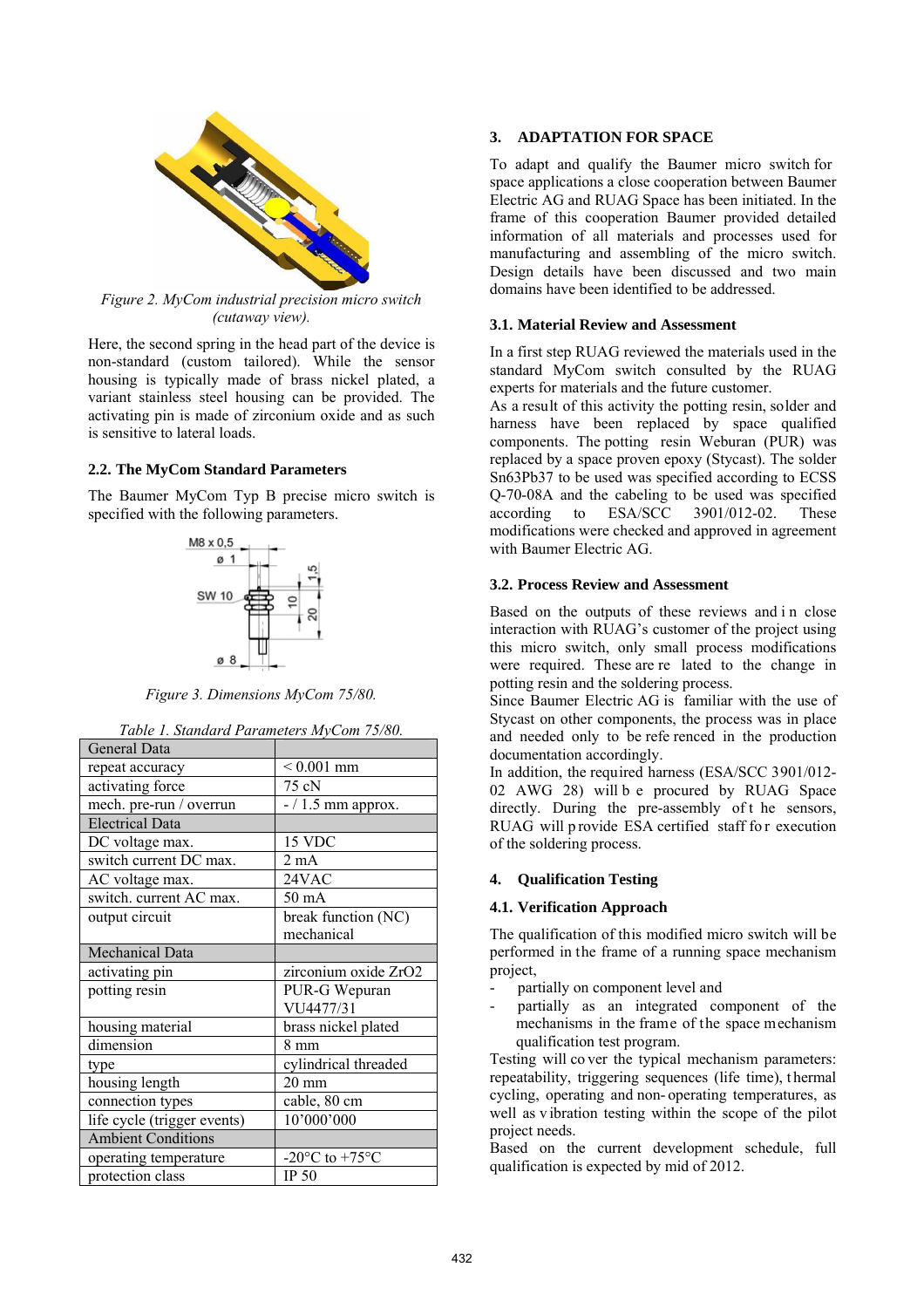## **4.2. Expected Qualification Status**

The micro switch will be sp ace qualified to the pilot project specified levels given in Tab. 2:

| Tubic 2. I not I roject grandication Levels. |                                              |
|----------------------------------------------|----------------------------------------------|
| General Data                                 |                                              |
| repeat accuracy                              | $< 0.001$ mm                                 |
| activating force                             | 75 cN                                        |
| mech. pre-run / overrun                      | $-$ / 1.5 mm approx.                         |
| <b>Electrical Data</b>                       |                                              |
| DC voltage max.                              | 15 VDC                                       |
| switch current DC max.                       | 2 <sub>m</sub> A                             |
| AC voltage max.                              | 24VAC                                        |
| switch. current AC max.                      | 50 mA                                        |
| output circuit                               | break function (NC)                          |
|                                              | mechanical                                   |
| Mechanical Data                              |                                              |
| activating pin                               | zirconium oxide ZrO2                         |
| potting resin                                | Stycast-2651MM                               |
| housing material                             | brass nickel plated                          |
| dimension                                    | $8 \text{ mm}$                               |
| type                                         | cylindrical threaded                         |
| housing length                               | $20 \text{ mm}$                              |
| connection types                             | cable, 130 cm                                |
| life cycles (trigger events)                 | 800 (space                                   |
|                                              | environment)                                 |
| <b>Ambient Conditions</b>                    |                                              |
| operating temperature                        | -50 $\rm{^{\circ}C}$ to +70 $\rm{^{\circ}C}$ |
| non-operating temperature                    | $-60^{\circ}$ C to $+90^{\circ}$ C           |
| thermal vacuum                               | $\leq 10^{-5}$ hPa                           |
| thermal cycling                              | 8 cycles incl. bakeout                       |
|                                              | at $+80^{\circ}$ C                           |
| shock environment                            | Tab. 3                                       |
| sine & random vibration                      | Tab. 4 / Fig. 4                              |
| protection class                             | IP 50                                        |

*Table 2. Pilot Project Qualification Levels.*

*Table 3. Pilot Project Shock Loads.*

| Frequency band (Hz) | Shock spectrum (Q=10) |
|---------------------|-----------------------|
|                     | $\left( q\right)$     |
| $30 - 50$           | $5 - 10$              |
| $50 - 100$          | $10 - 80$             |
| $100 - 700$         | $80 - 1000$           |
| $700 - 1000$        | $1000 - 2000$         |
| $1000 - 1500$       | $2000 - 2800$         |
| 1500 - 4000         | $2800 - 4000$         |
| $4000 - 5000$       | 4000                  |
| $5000 - 10000$      | $4000 - 2000$         |

*Table 4. Sinusoidal Qualification Levels.*

| Frequency<br>(Hz)                                                                    | Level                    | Remark      |
|--------------------------------------------------------------------------------------|--------------------------|-------------|
| $5 - 21$                                                                             | 11 mm $(*)$ $(0 - peak)$ | No notching |
| $21 - 60$                                                                            | $20q(0 - peak)$          |             |
| $60 - 100$                                                                           | $6q(0 - peak)$           |             |
| $\binom{(*)}{k}$ if the maximum hub is lower than 11 mm, the maximum hub shall apply |                          |             |



*Figure 4.Random Vibration Spectrum (Pilot Project).* 

## **4.3. Future Qualification Potential**

With reference to industrial applications, the micro switch is ab le to sustain more then 10 mio trigger events [2]. In addition the micro switch also has heritage [3] in cryogenic applications operating in liquid nitrogen (4K).

With industrial heritage demonstrating that the micro switch is capable of operating at low temperatures with nearly unlimited life e xpectancy and shock, random and sine vibration effects will be covered by the qualification tests of the pilot project, it is assumed that further low temperature and extended life tests in space simulated environments may easily widen the qualification spectrum of the micro switches.

# **5. APPLICATIONS**

#### **5.1. End-Position Sensor for Hatch Axis**

For hatch m echanisms, the detection of the open and closed positions is of critical importance. Therefore the high end micro switches have been used in the assembly shown in Fig. 5.

The attachment nuts of the end swi tches provide adjustability within < 1mm range. When the end switch is triggered, a signal is given to the system level drive electronics (not scope of RUAG) to command a motor power off.

The sensors are placed ne xt to the hatch a xis on the outer housing of th e mechanism. Two little b ridges connected to the pivot trigger the sensor. Fig. 5 shows the integrated open and close sensors (each position as main and redundant).